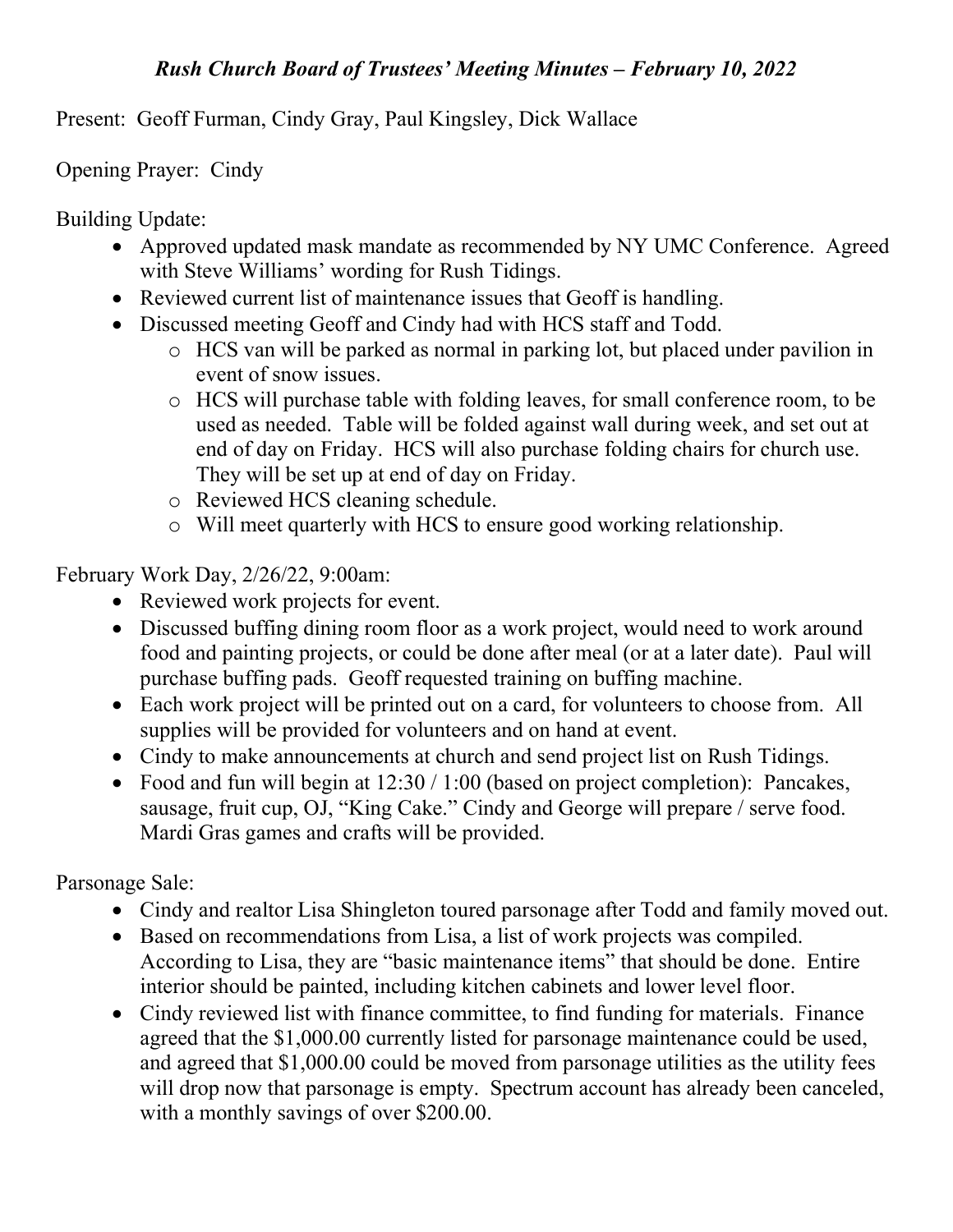- Will need to use volunteers to complete projects, in order to stay in \$2,000.00 budget. Cindy will work to recruit volunteers, and set work days. Lisa Shingleton has volunteered to help with painting.
- Dick expressed concerns in finding enough people to volunteer, and suggested hiring the work done. However, budget will not cover that.

Capital Projects:

- Thanked Geoff for his work in creating the list.
- Cindy and Geoff presented the information received from Finance committee at 2/7 meeting:
	- o Trustees directed to prioritize list, then divide them into 2 groups.
	- o Finance will run capital stewardship campaign to raise money for highest priority group. Projects will be completed in order of priority, based on money raised.
- Dick presented proposal that money from the endowment fund should be used for some of the projects. He expressed concern re asking the congregation for money when the church has a large endowment. After much discussion, Cindy agreed to present concern to Finance / Leadership, requesting information about how the endowment fund and the principle is to be used. It appears that there is a backlog of maintenance issues with the church, that has led to some potential damage (i.e.: the church siding has not been stained in some time, which has led to rotting boards at ground level, and issues in eaves). In addition, there are a number of drainage issues, but as the source of the problems has not been identified, it doesn't seem prudent to do repairs without determining the cause. A motion was made (Dick Wallace) and seconded (Geoff Furman), to ask Finance for approval to use money from Endowment to hire an engineer to evaluate the church drainage issues. We also would like Finance to provide some "education" for the trustees on how the endowment fund principle and interest are to be used. Cindy was charged with making those requests.
- Dick also requested that Cindy determine if money was available from the church conference for the building issues, and if any grants were available.
- Cindy will also determine what the budget for building maintenance has been in past years, as current budget does not provide funding for any of the major issues we are currently addressing.
- The list of capital projects was reviewed, and after much discussion the following items were selected as the trustees' recommendations for "Group 1" for a capital campaign:
	- o Purchase of electronic sign
	- o Drainage issue (west side classrooms)
	- o Flooring replacement (entryway / lobby)
	- o Exterior repair / stain
	- o Reupholster chairs
	- o Upgrade WiFi